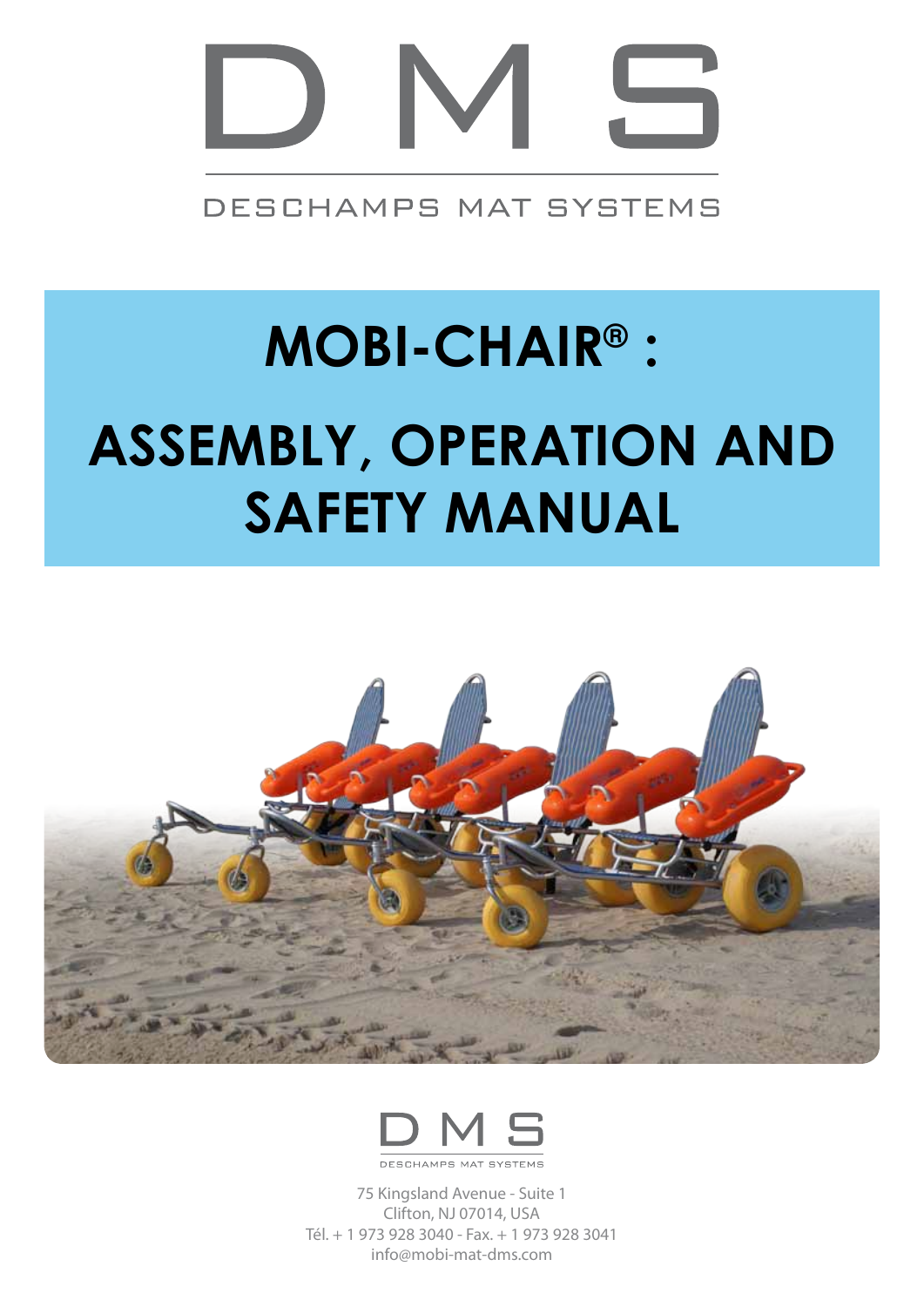#### **Foreword**

**Thank you for purchasing a Mobi-Chair.**

**This manual includes wheelchair operating limits and how you or your assistant can assemble your wheelchair, perform maintenance operations and make any adjustments.**

**This model is designed with benefits and features to meet customer's demands in their daily life. Grounded on rigid examination during the entire manufacturing process, your wheelchair was composed with quality components.**

**However, all the repairs (except for inner tubes), including some adjustments, must be executed by your distributor who possesses specific technical training.**

**The information mentioned in this manual is amenable to change without notice.**

#### **INDEX**

|                | 3  |
|----------------|----|
| $1 - 1$        | 3  |
| $\overline{2}$ | 3  |
| 3              | 3  |
| $3-1$          | 3  |
| $3-2$          |    |
| 4              | 5  |
| 5              | 6  |
| $5 - 1$        | 6  |
| 6              | 9  |
| $6-1$          | 9  |
| $6 - 2$        | 9  |
| $6 - 3$        | 10 |
| 7              | 10 |
| 8              | 11 |
| 9              | 12 |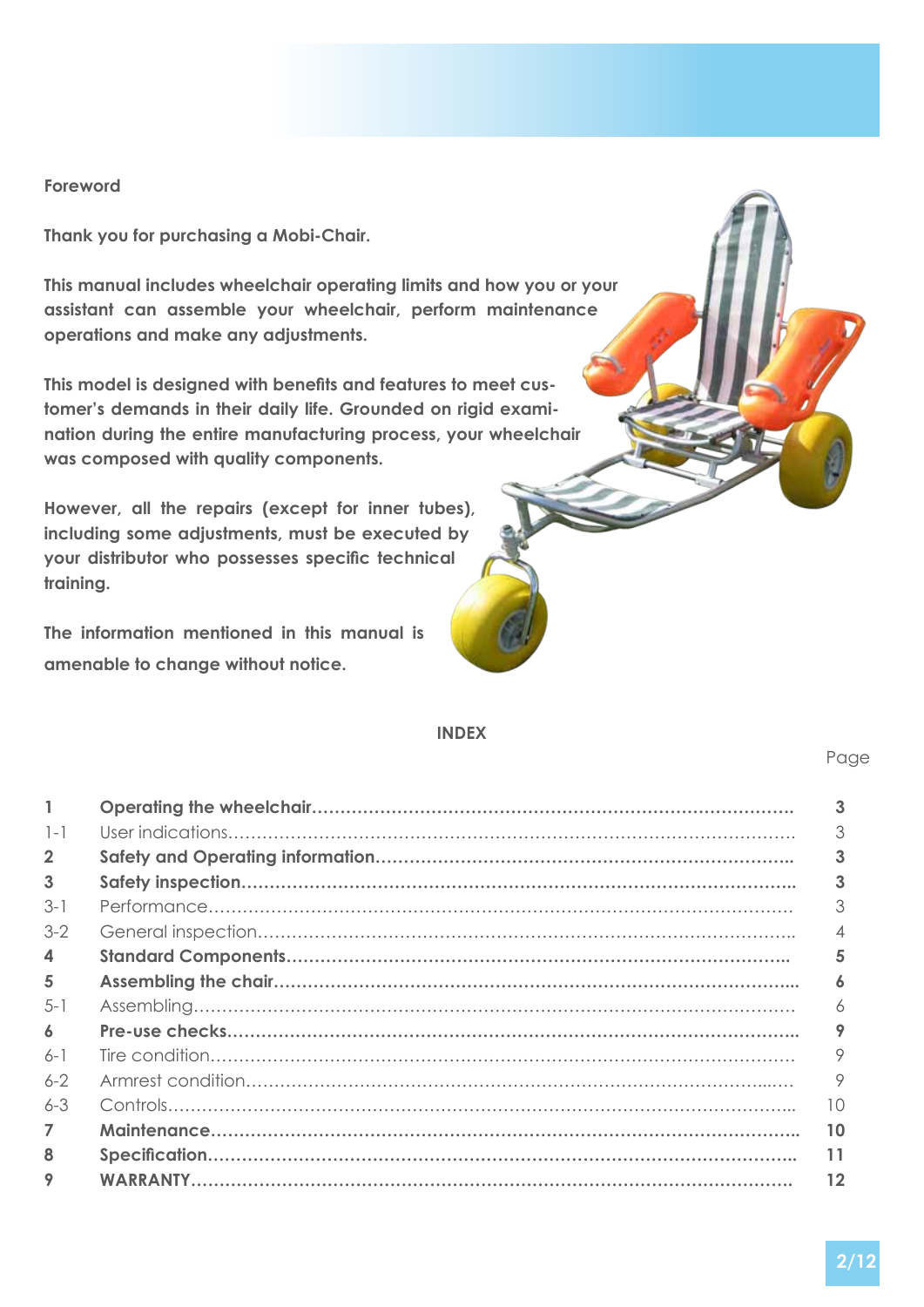# **1 Operating the wheelchair**

The wheelchair is well suited for normal weather conditions and firm surfaces. For safety purposes, please avoid using the wheelchair in adverse weather and other poor conditions.

# **1 -1 User indications**

Operating the wheelchair may injure the user or damage the wheelchair if the user is unable to have full control. If the user is not mentally or physically able to keep full control of the vehicle at all times, an attendant must be present when necessary.

# **2 Safety and Operating information**

This manual references the most common procedure. Techniques of safe operation and maintenance of the wheelchair are mentioned as well. In order to handle your wheelchair safely, please follow all detailed instructions given in the manual.

#### **Stability**

Your wheelchair has been designed to provide the stability you need during normal daily activities. Therefore, proper operation of your wheelchair will maintain balance at all times. The impact on the position of the center of gravity is under any wheelchair movement. A change in the center of gravity may lead to the wheelchair tipping over and a fall. When you move or transfer your weight from one place to another, we recommend using seat belts to improve your safety.

#### **Weight Limit**

The maximum limitation weight of the user is 150 kg.

#### **CAUTION !**

**- Do not use parts that can be detached, such as armrests, for support or any other reasons other than the intended purposes. Do not use them as a means for lifting the product, as they may be inadvertently released. This may result in injury to the user and / or attendant.**

#### **CAUTION !**

**- Avoid turning suddenly and never try to climb and descend a ramp diagonally.**

# **3 Safety inspection**

#### **3-1 Performance**

As the user, any possible operational defects of your wheelchair will be noticed by you first. The easiest troubleshooting symptoms to identify and the preliminary inspection that you can perform are indicted in the following table. You should consult your retailer if the symptoms persist after adjusting the pressure in the tires and tightening screws and nuts.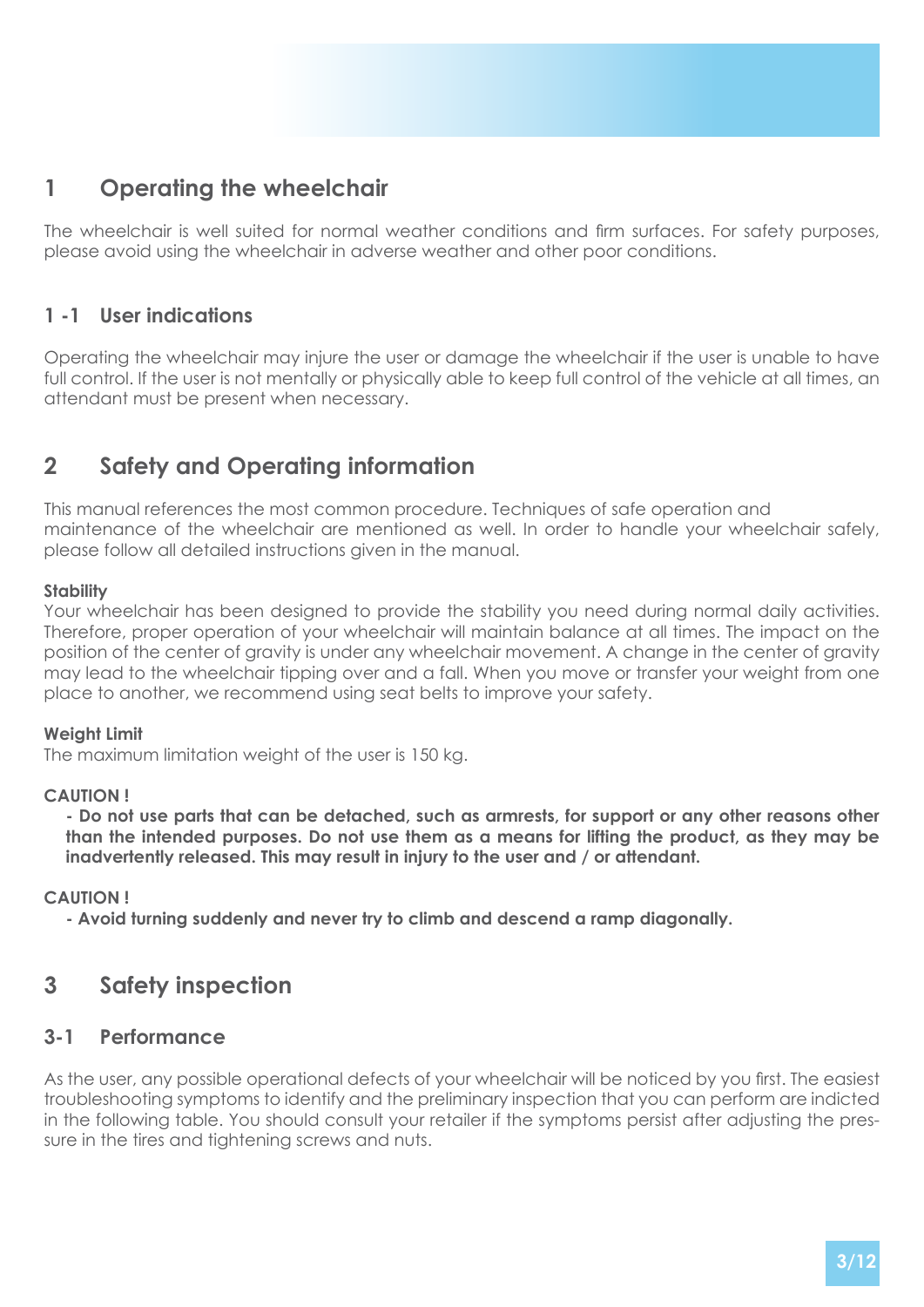# **3-2 General inspection**

The responsibility of any wheelchair repairs belongs to your distributor with qualified, technical expertise. We suggest a complete inspection by your retailer at least once a year. Regular maintenance helps the identification and replacement of defective and worn parts on your wheelchair. This also allows the improvement of daily operation.

#### **a. General**

Make sure that the wheelchair folds and unfolds easily and smoothly. Check that the wheelchair moves in a straight line. (No resistance or deviation)

#### **b. Folding system**

Check the folding system for worn or distorted parts.

#### **c. Armrests**

Make sure that the armrests are firmly attached and in good condition. Check the pressure of the armrest.

#### **d. Seat and backrest upholstery**

Make sure that the upholstery is in good condition.

#### **e. Rear wheels**

Make sure that the wheel nuts and precision bearings are tight. Check that the wheels are parallel to the frame.

#### **k. Castors**

Make sure that the axle is tight by turning the wheel. The wheel must gradually come to a stop.

#### **l. Fork**

Make sure that all the fittings are well tightened.

#### **m. Rubber pneumatic tires**

Check the pressure of the pneumatic tires (value indicated on the side).

#### **CAUTION !**

**- Although the Mobi-Chair can float on water, you cannot use or treat it as a boat. In normal condition of use, the Mobi-Chair will not turn over if the user sits sturdily. However, for safety and requirement by law, a life jacket is to be worn by the user. The Mobi-Chair is not intended for areas with currents or strong waves.**

**Please be sure to use Mobi-Chair in a range in which the lifeguard can reach timely. Be careful and have fun!**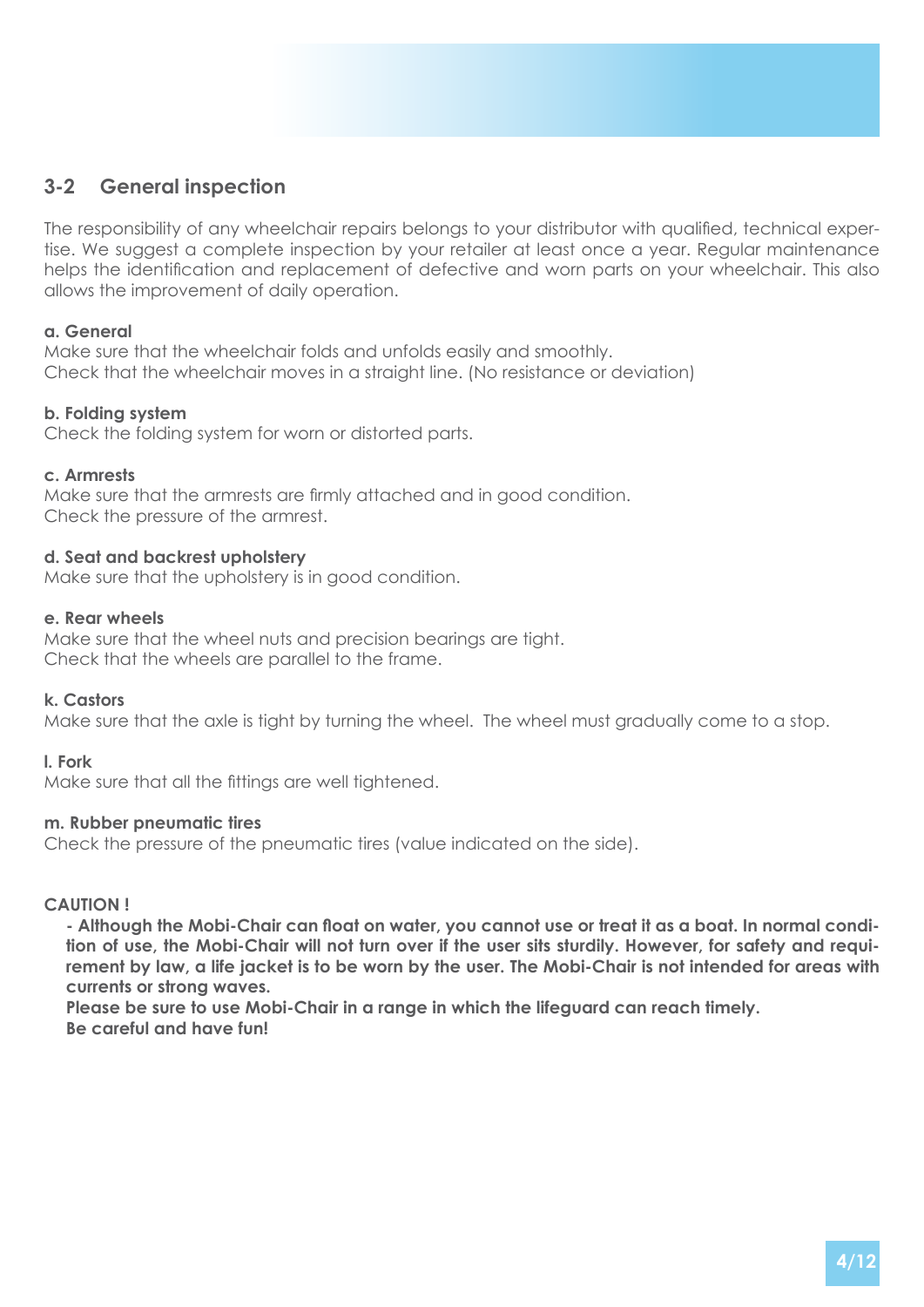# **4 Standard Components**

## **4 Standard Components**

- **A. Chair Frame (1)**
- **B. Floating armrest (2)**
- **C. Rear tires (2)**
- **D. Front tire (1)**

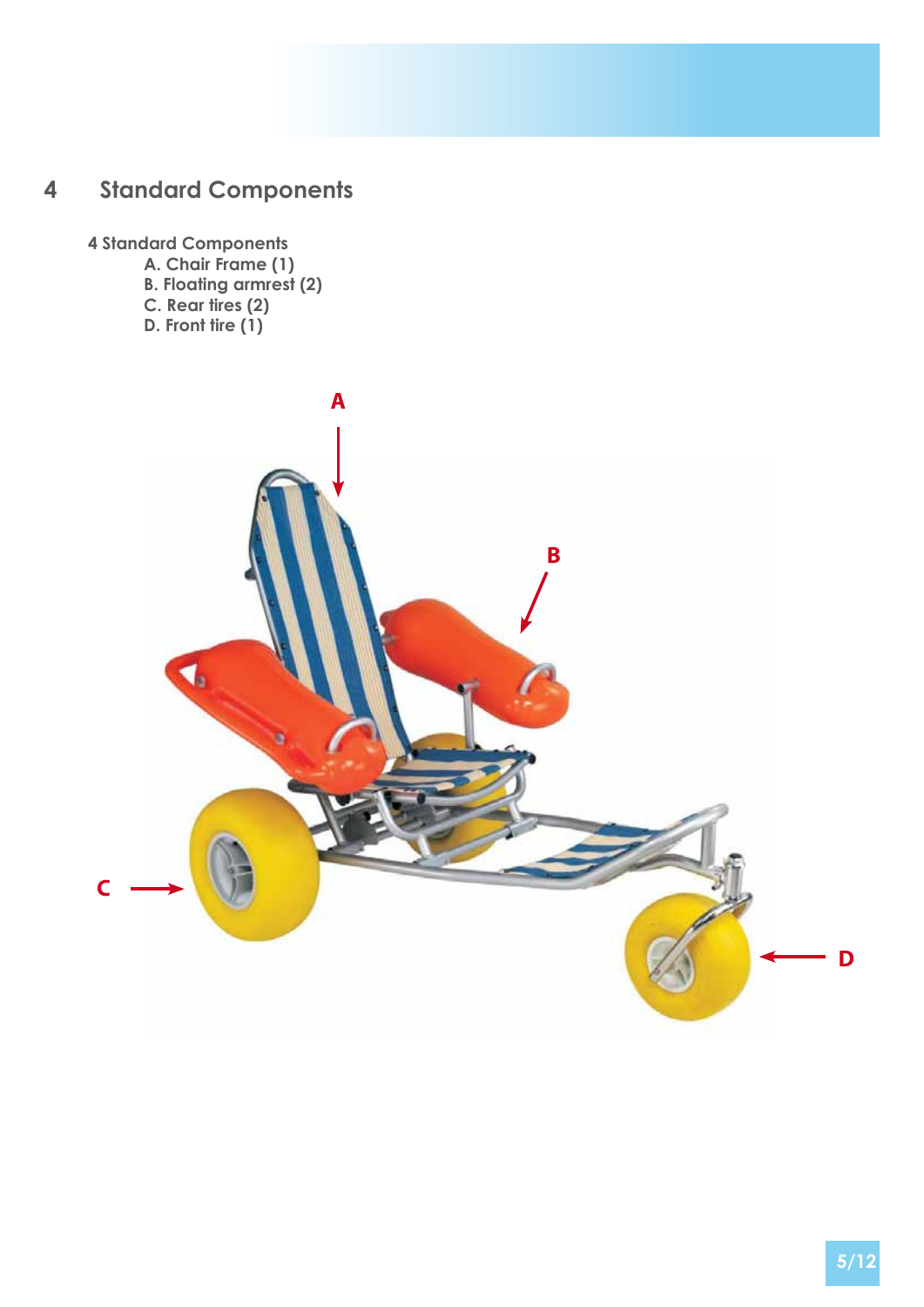# **5 Assembling the chair**

## **1. REAR TIRE INSTALLATION**

**• Lay the chair frame on the ground such that the back of the chair and the Mobi-Chair logo are facing up.** 

*\*To fold the chair, pull the chain located under the seat and push the back of the chair forward.*

**• Align the two large tires with the chair frame by sliding the screw springs into the opening on the plate of each tire**

**• Slightly tighten the springs.**

*\*If the screws are too tight, the lever will not lock.*

**• Push back the lever to lock tires in place**

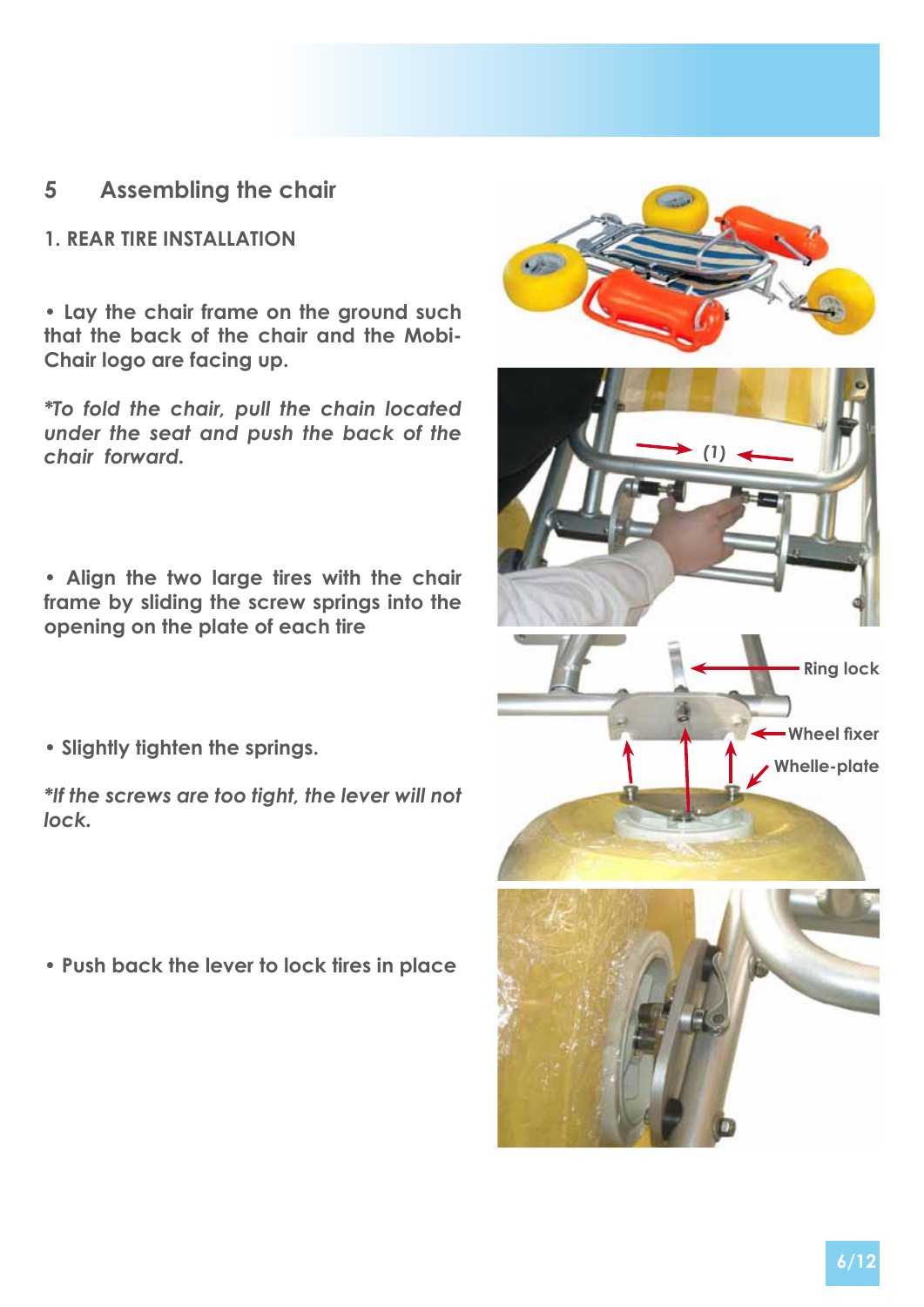# **2. FRONT TIRE INSTALLATION**

**• Insert rod of the small tire into the front of the chair frame**



**• Make sure the pin is properly aligned in the chair frame and that it "clicks" in place to secure the tire.**





**• Push back the lever to lock front tire in place.**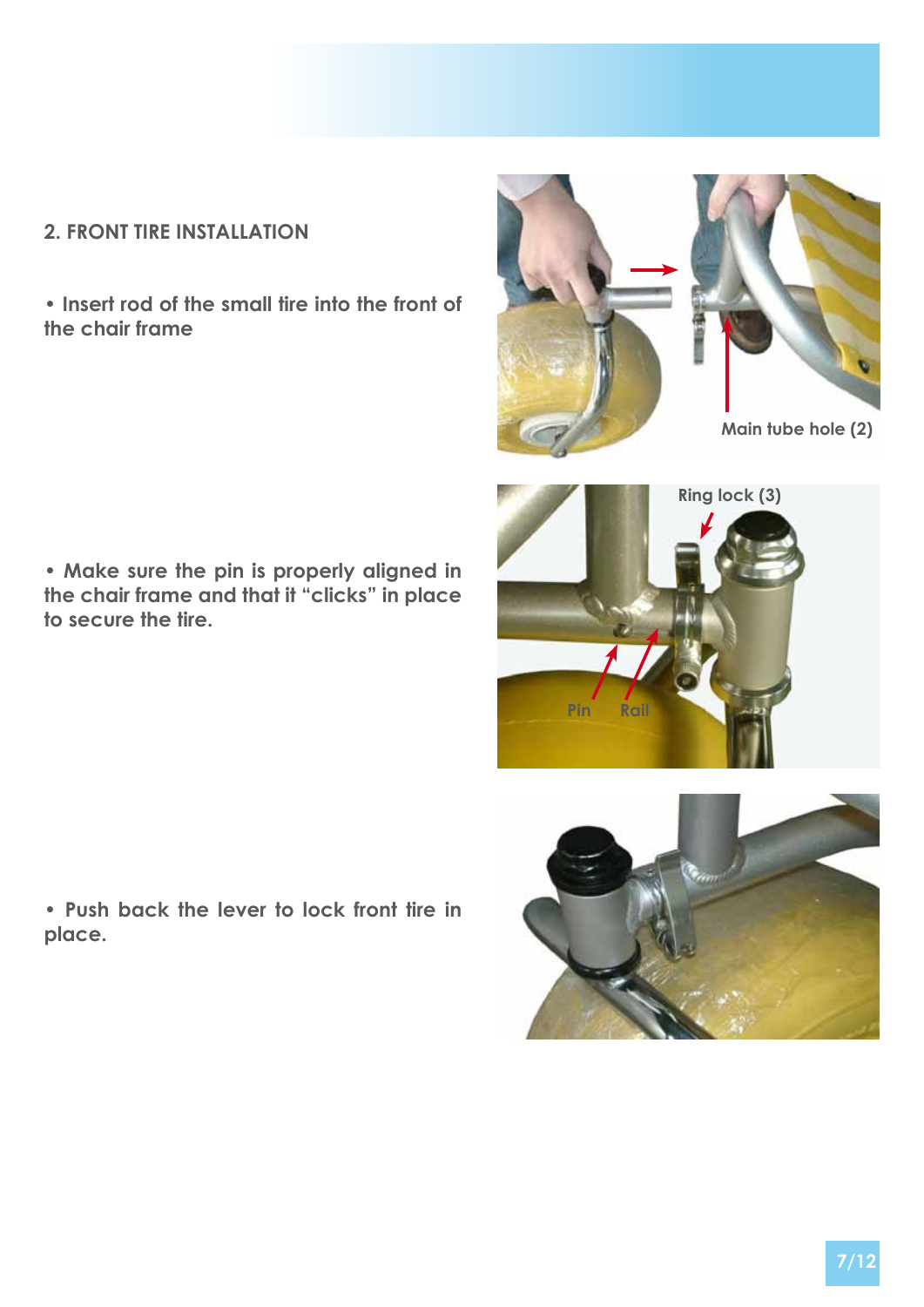## **3. ARMREST INSTALLATION**

**• Open chair frame in upright position**

**• Insert back rod on armrest into the backrest of the chair frame by pressing down the pins. Make sure the pins are aligned properly and secure**

**• Turn the black knob on the seat of the chair to create an opening for the front of the armrest**

**• Insert the support rod of the armrest into the opening**

**• Tighten the black knob to secure the armrest**

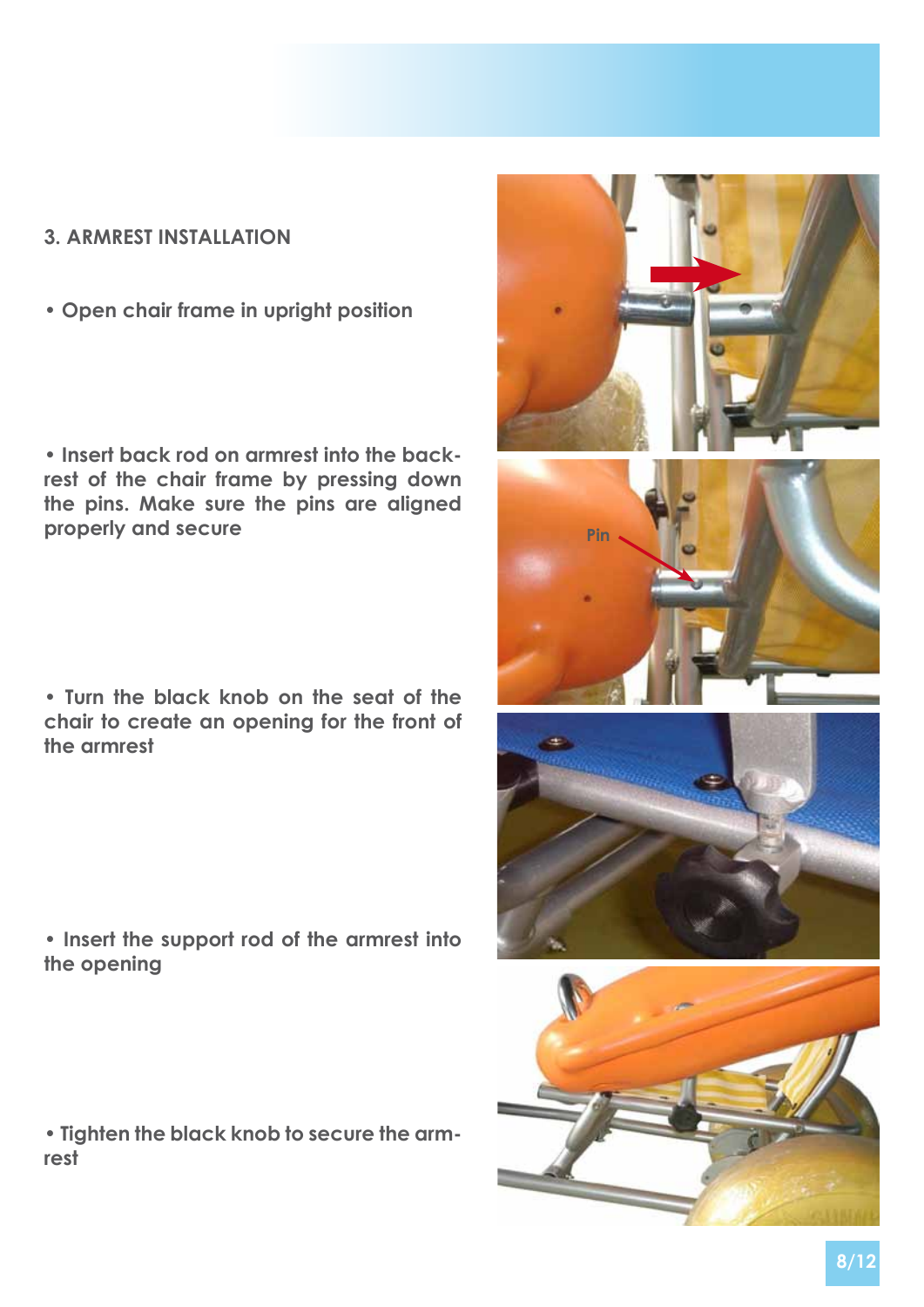# **INSTALLATION COMPLETE**



**\*STORING THE MOBI-CHAIR: You can easily store the Mobi-Chair without removing all of the components.** 

**• To close the chair for storage, simply detach the front of the armrests by unscrewing the black knobs located near the seat.** 

**• Swing the Armrests back, keeping them attached to the backrest of the chair frame.**

**• Pull the chain located under the seat and push the backrest forward to fold the Mobi-Chair.**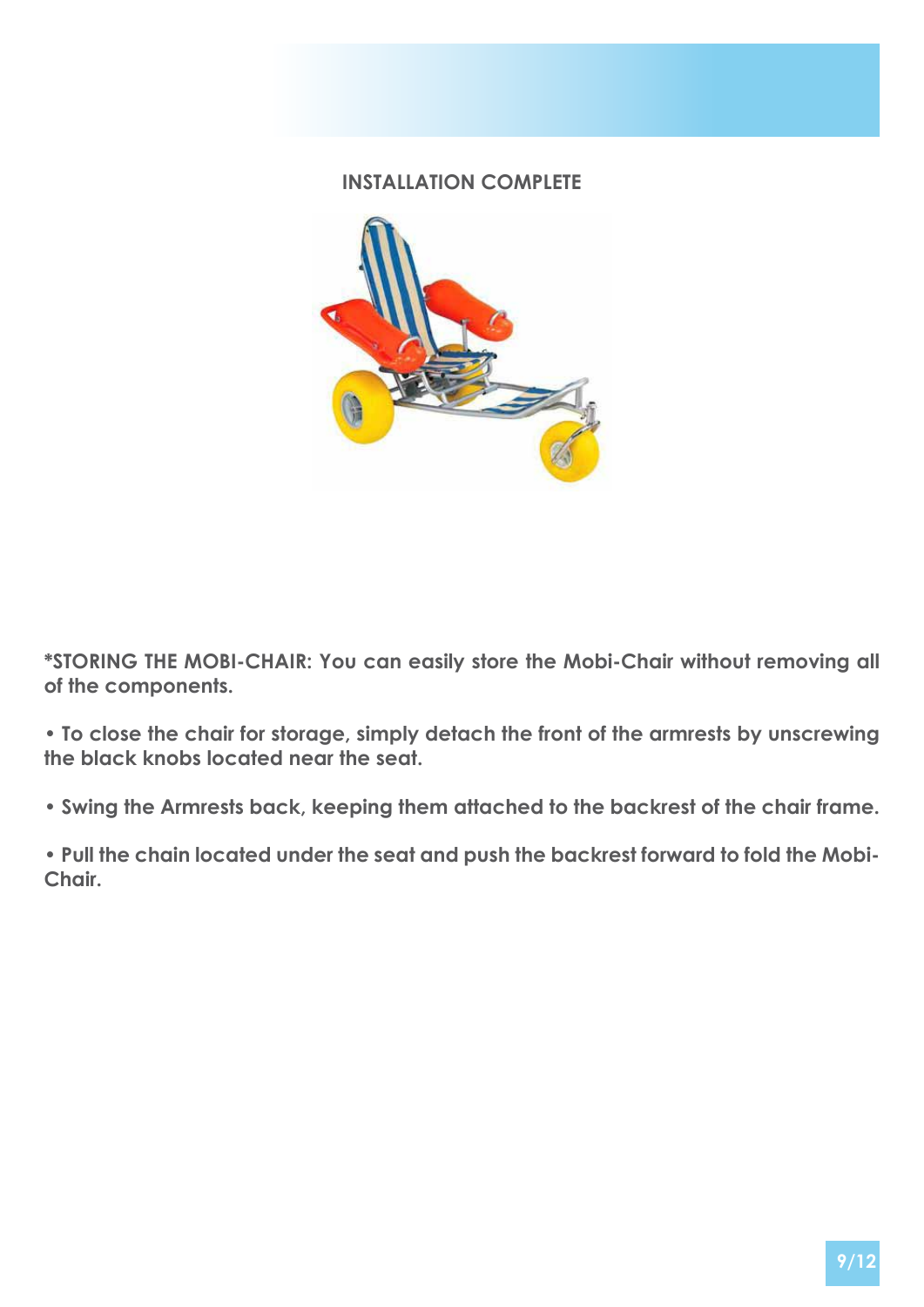# **6 Pre-use checks**

Failure to carry out these checks before using the product may result in damage to the beach wheelchair and/or injury to the user.

Before using, please check the following points:

#### **CAUTION !**

**- If there are any faults or malfunctions, do not use the beach wheelchair and contact your retailer.**

#### **6-1 Tire condition**

Tire pressures are affected by changes in temperature and altitude. Check and adjust them whenever you are using the chair in areas where there are large variations in temperature or altitude.

Check the user weight and adjust a suitable tire pressure that is not over the maximum pressure mentioned below.

Maximum front rubber pneumatic tire pressure:

#### **7 psi – 48.2 kpa**

Maximum rear rubber pneumatic tire pressure: **7 psi – 48.2 kpa**





# **Center of armrest**

#### **6-2 Armrest condition**

Check the armrest conditions and make sure it is not punctured or releasing any air.

Do not inflate the armrest over 17.78 cm (7") in armrest center thickness as photo shown on right.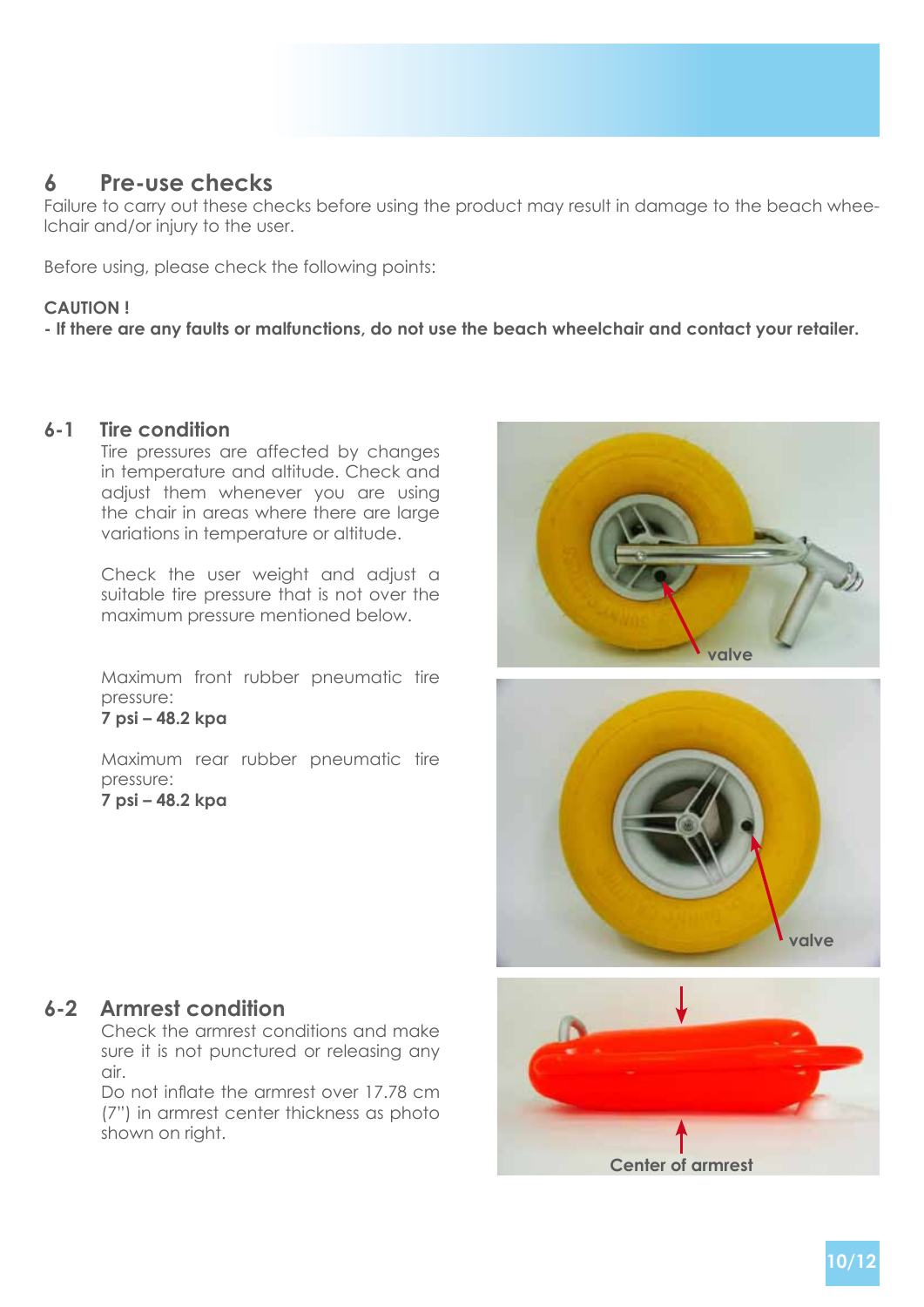# **6-3 Controls**

Check the frame, fork, folding system and tire/armrest condition and ensure that they function correctly.



# **7 Maintenance**

To ensure that your mobi-chair stays in good condition, the mobi-chair should be rinsed with fresh water after EVERY use. The connecting plates and rods must be rinsed thoroughly to remove all sand, salt and dirt from the mobi-chair. Failure to clean the connecting parts of the mobi-chair may result in creating forms of corrosion of the product. All connecting rods should be greased at the user's discretion to ensure that the product remains in good condition.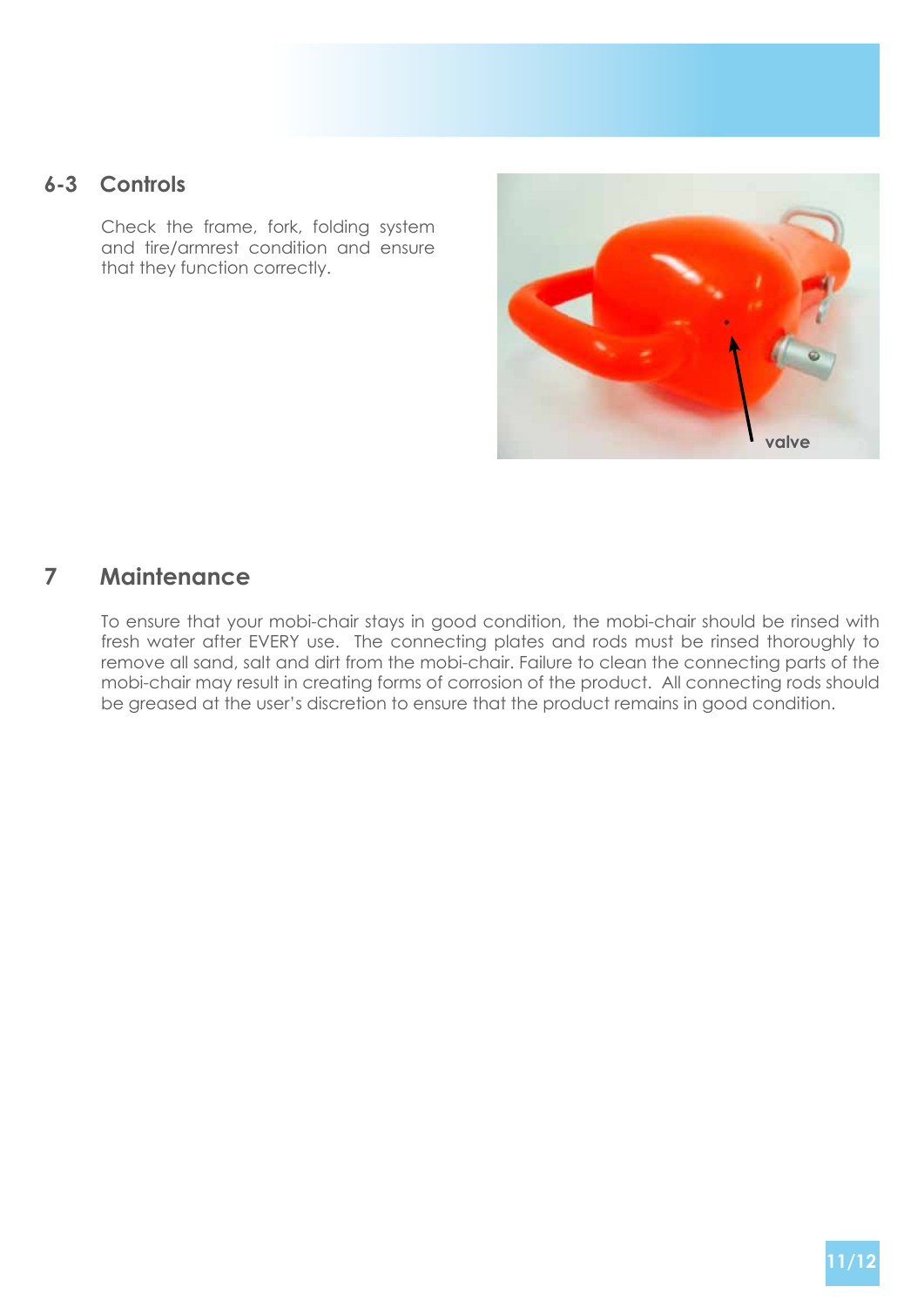# **8 Specification**

| <b>Item</b>            | <b>Specification</b>                                                       |
|------------------------|----------------------------------------------------------------------------|
| Model                  | BW-100                                                                     |
| Frame                  | Folding aluminum frame & stainless fork and hardware, salt water resistant |
| Seat Width             | 46 cm (18»)                                                                |
| Seat Depth             | 43 cm (17 <sub>11</sub> )                                                  |
| Seat Height            | 48 cm (19 <sub>11</sub> )                                                  |
| Product Length         | 153 cm (60»)                                                               |
| Product Width          | 105 cm (41»)                                                               |
| Product Height         | 127 cm (50 <sub>1</sub> )                                                  |
| Product Weight         | 35 KGS (77 LBS)                                                            |
| Armrest                | PVC Flip Up & Detachable Floating Armrest                                  |
| <b>Front Castor</b>    | 12» x 6-1/2» Rubber Pneumatic Tire*1 w/quick release                       |
| Rear Wheel             | 16» x 7-1/2» Rubber Pneumatic Tire*2 w/quick release                       |
| Seat fabric            | Non-Allergic, UV Resistant, Water Resistant Ventilated                     |
| <b>Backrest</b>        | 4 sections adjustable                                                      |
| <b>Weight Capacity</b> | 150 KGS (300 LBS)                                                          |

(1) Non-Allergic, UV Resistant' Water Resistant Ventilated

(2) 3 Sections (Per 10°) Angle Adjustable 110°~130°

(3) PVC flip Up & Detachable Floating Armrest

| DESCHAMPS MAT SYSTEMS |  |  |
|-----------------------|--|--|

| No.            | Item No.           | Material                                |  |  |  |
|----------------|--------------------|-----------------------------------------|--|--|--|
| 1              | Frame              | Aluminium<br>Aluminium & Stainless<br>h |  |  |  |
| $\overline{2}$ | Armrest            | c PVC<br>$\star$ (3)<br>Aluminium       |  |  |  |
| 3              | Front Wheel<br>12" | Rubber & PA+GF                          |  |  |  |
| 4              | Rear Whell<br>16"  | Rubber & PA+GF                          |  |  |  |
| 5              |                    | Seat Fabric   PVC $\hat{\mathbf{x}}(1)$ |  |  |  |

135Kgs (300lbs)<br>27,4Kgs (60lbs) Weight Capacity<br>Product Weight



1,050



|     | Drawing Name              | Drawing By | Edition  | Scale | Project    | Drawing No Revision | Approved |
|-----|---------------------------|------------|----------|-------|------------|---------------------|----------|
| DMS |                           |            |          | (10)  | ⊕⊖         | O1000001            |          |
|     | <b>BW-100 BEACH BUGGY</b> | Checked By | Approved | Univ  | Date       | Material            |          |
|     |                           |            |          | m m   | 2009/12/02 |                     |          |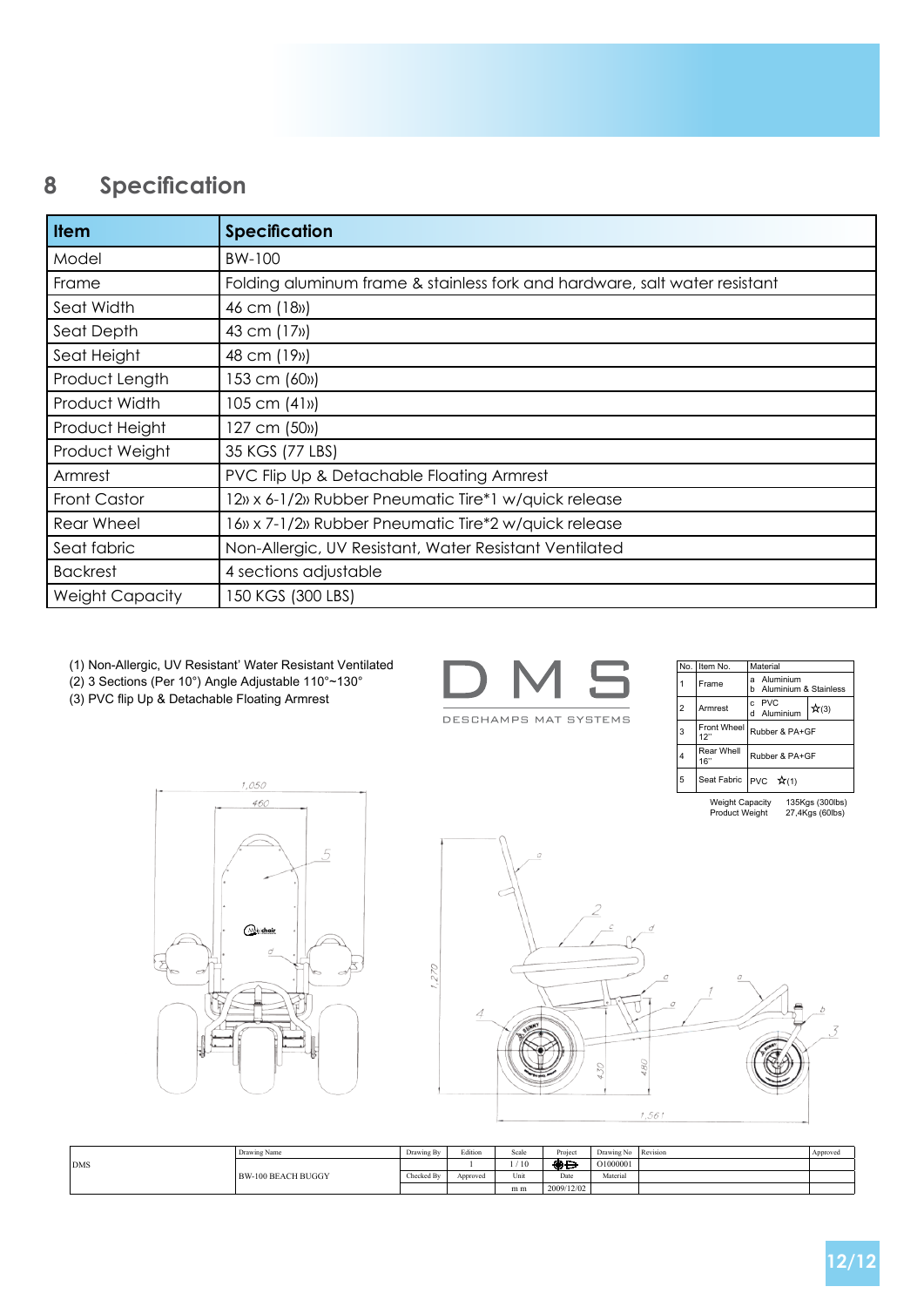# **9 WARRANTY**

Thank you for purchasing our product. To ensure the validity of your one (1) year warrantee, please ask your dealer to fill in the form below.

| Product Name:                                                                              | Model No.:                        | Product Label: |  |  |  |
|--------------------------------------------------------------------------------------------|-----------------------------------|----------------|--|--|--|
| Name:                                                                                      | Tel.:                             |                |  |  |  |
| E-mail:                                                                                    |                                   |                |  |  |  |
| Address:                                                                                   |                                   |                |  |  |  |
| Serial Number:                                                                             |                                   |                |  |  |  |
| Date of Purchase:                                                                          | Dealer confirmation<br>Shop stamp |                |  |  |  |
| Dealer: Tel.: (<br>$\left( \begin{array}{c} \end{array} \right)$<br>Shop Name:<br>Address: |                                   |                |  |  |  |

#### **Condition:**

With regards to the original purchaser/user only, Mobi-Chair warrants the frames to be free from defects in materials and workmanship for a period of one (1) year from date of purchase; all remaining components for one (1) year from the date of purchase except upholstered materials, padded materials and tires/wheels. This warranty does not include any labor or shipping charges incurred for replacement, part installation or repair of any such product. Mobi-Chair's sole obligation and your exclusive remedy under this warranty shall be limited to such repair and/or replacement. For warranty service, please contact the dealer from whom you purchased your Mobi-Chair product. In the event you do not receive satisfactory warranty service, please write directly to Mobi-Chair at the address on the last page of the instruction manual. Provide the dealer's name and address, date of purchase, indicate the nature of the defect and, if the product is serialized, indicate the serial number. Do not return our products to our factory without our prior consent.

LIMITATIONS AND EXCLUSIONS: THE FOREGOING WARRANTY SHALL NOT APPLY TO SERIAL NUMBERED PRODUCTS IF THE SERIAL NUMBER HAS BEEN REMOVED OR DEFACED, PRODUCTS SUBJECT TO NEGLIGENCE, ACCIDENT, IMPROPER OPERATION, MAINTENANCE OR STORAGE, COMMERCIAL OR INSTITUTIONAL USE, NATURAL DISASTER, PRODUCTS MODIFIED WITHOUT MOBI-CHAIR 'S EXPRESS WRITTEN CONSENT INCLUDING, BUT NOT LIMITED TO, MODIFICATION THROUGH THE USE OF UNAUTHORIZED PARTS OR ATTACHMENTS; PRODUCT DAMAGED BY REASON OF REPAIRS MADE TO ANY COMPONENT WITHOUT THE SPECIFIC CONSENT OF MOBI-CHAIR,OR TO A PRODUCT DAMAGED BY CIRCUMSTANCE BEYOND MOBI-CHAIR'S CONTROL, AND SUCH EVALUATION WILL BE SOLELY DETER-MINED BY MOBI-CHAIR. THE WARRANT SHALL NOT APPLY TO PROBLEMS ARISING FROM NORMAL WEAR OR FAILURE TO ADHERE TO THESE INSTRUCTIONS. A CHANGE IN OPERATING NOISE, PARTICULARLY RELATIVE TO MOTORS AND GEARBOXES DOES NOT CONSTITUTE A FAILURE. ALL SUCH DEVICES WILL EXHIBIT A CHANGE IN OPERATING NOISE DUE TO AGING.